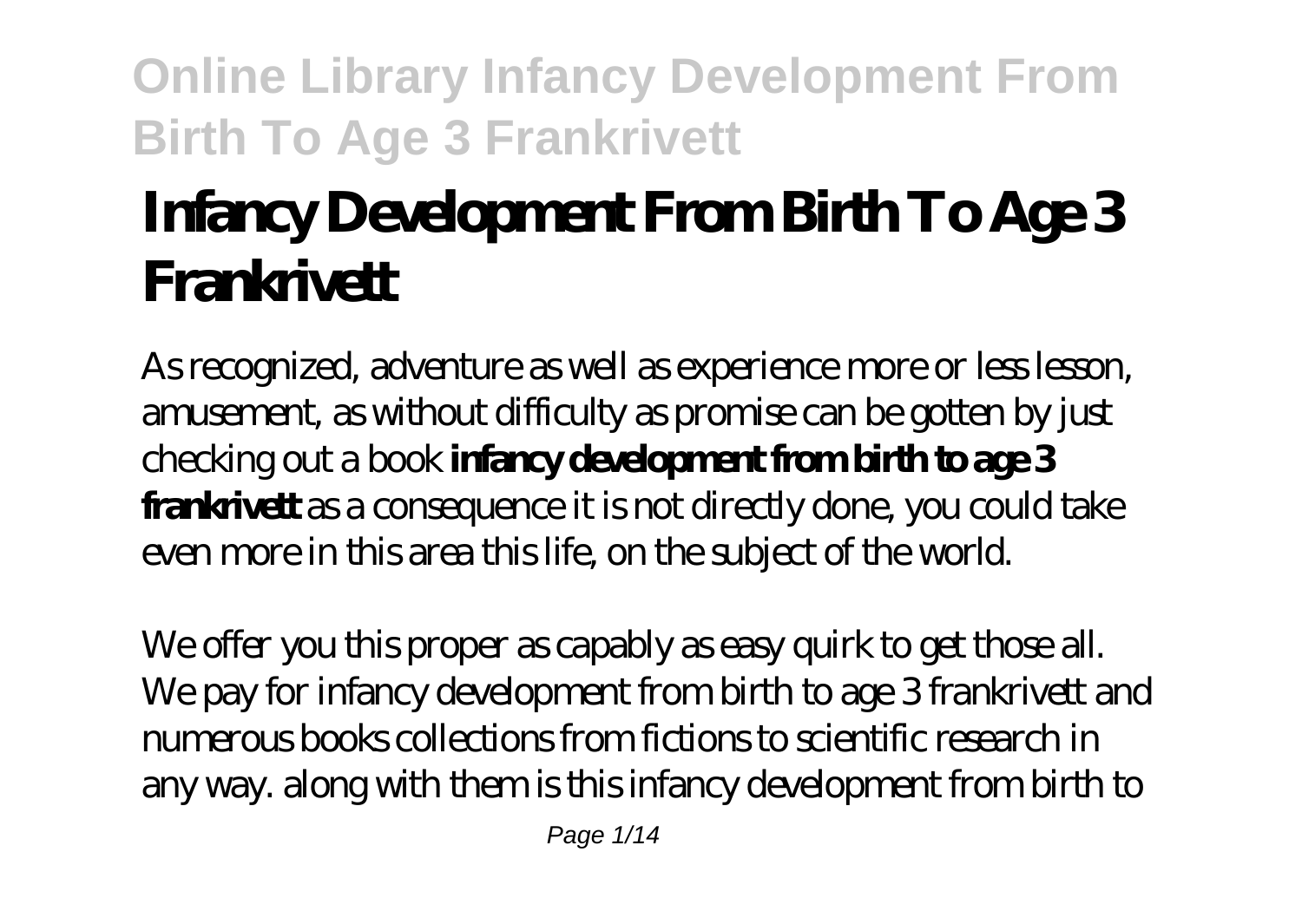age 3 frankrivett that can be your partner.

From Birth to Two: the Neuroscience of Infant Development *Infant Developmental Milestones [UndergroundMed]* **Infant Developmental Milestones Mnemonic Pediatric Nursing NCLEX Review** *When Should my Baby... Milestones 0-12 months* How Babies Form Attachments | Four Stages | Schaffer \u0026 Emerson*Infancy and Development* Baby's Growth \u0026 Development: from birth to 12 months.  $IBABY P LAY - HOW TO PLAY WITH O3$ *MONTH OLD NEWBORN - BRAIN DEVELOPMENT ACTIVITIES*

6 Hours of Disney Lullabies for Babies Aladdin, Moana, Frozen, \u0026More! [REUPLOAD] Piaget's Theory of Cognitive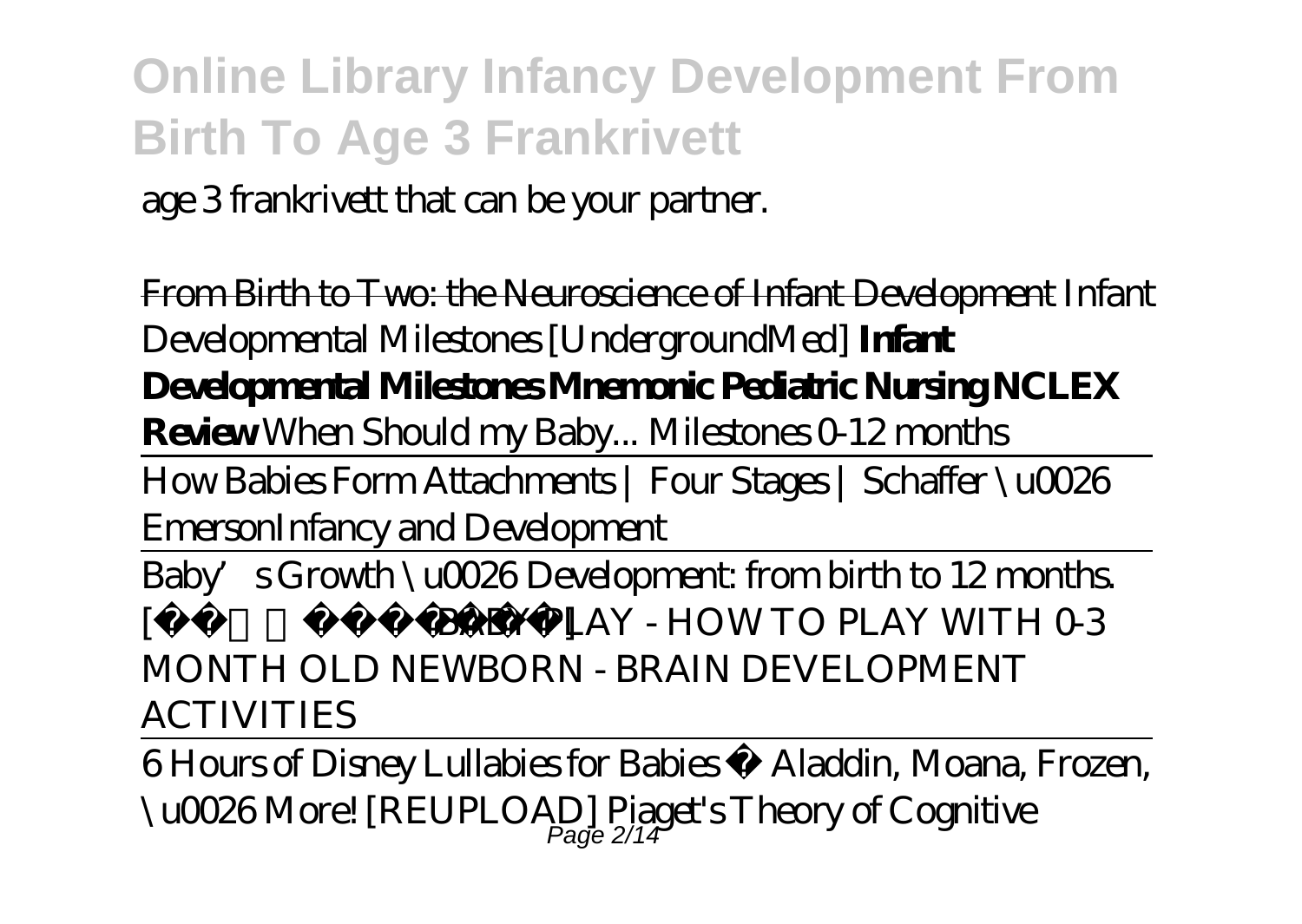Development Mozart for Babies brain development -Classical Music for Babies-Lullabies for Babies *Speech Practice Video for Toddlers and Babies - Speech Delay Toddler - Learn To Talk Videos* HOW TO PLAY WITH A 0 -3 MONTH OLD NEWBORN BABY | ACTIVITIES FOR BABIES | BABY ACTIVITIES AT HOME Usborne Books \u0026 More (June 2020) Babies, Toddlers \u0026 Younger Readers Baby Sensory | Bach for Baby | Brain Development | High Contrast Baby Video *Developmental Milestones for Babies*

MONTESSORI AT HOME: Activities for Babies 3-6 Months Baby and Toddler Milestones, Dr. Lisa Shulman Born to Learn Improving early child development with words: Dr. Brenda Fitzgerald at TEDxAtlanta

Infancy Development From Birth To Page 3/14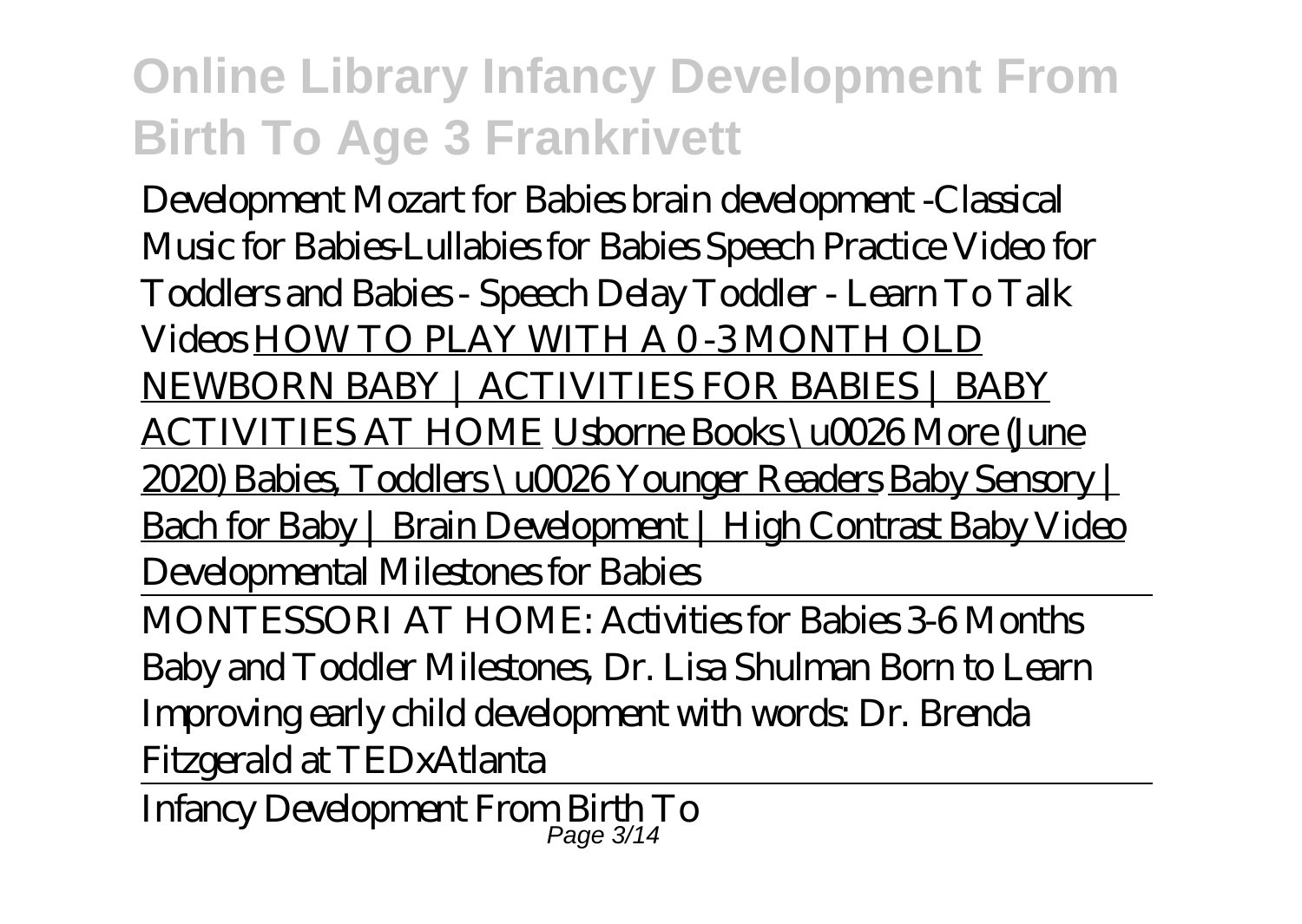Infant development begins at birth. Consider major infant development milestones from birth to 3 months — and know what to do when something's not right. By Mayo Clinic Staff A lot happens during your baby's first three months.

Infant development: Birth to 3 months - Mayo Clinic Crying is basic to infants from birth, and the cooing sounds they have begun making by about eight weeks progress to babbling and ultimately become part of meaningful speech. Virtually all infants begin to comprehend some words several months before they themselves speak their first meaningful words. By 11 to 12 months of age they are producing clear consonant-vowel utterances such as mama" or "dada."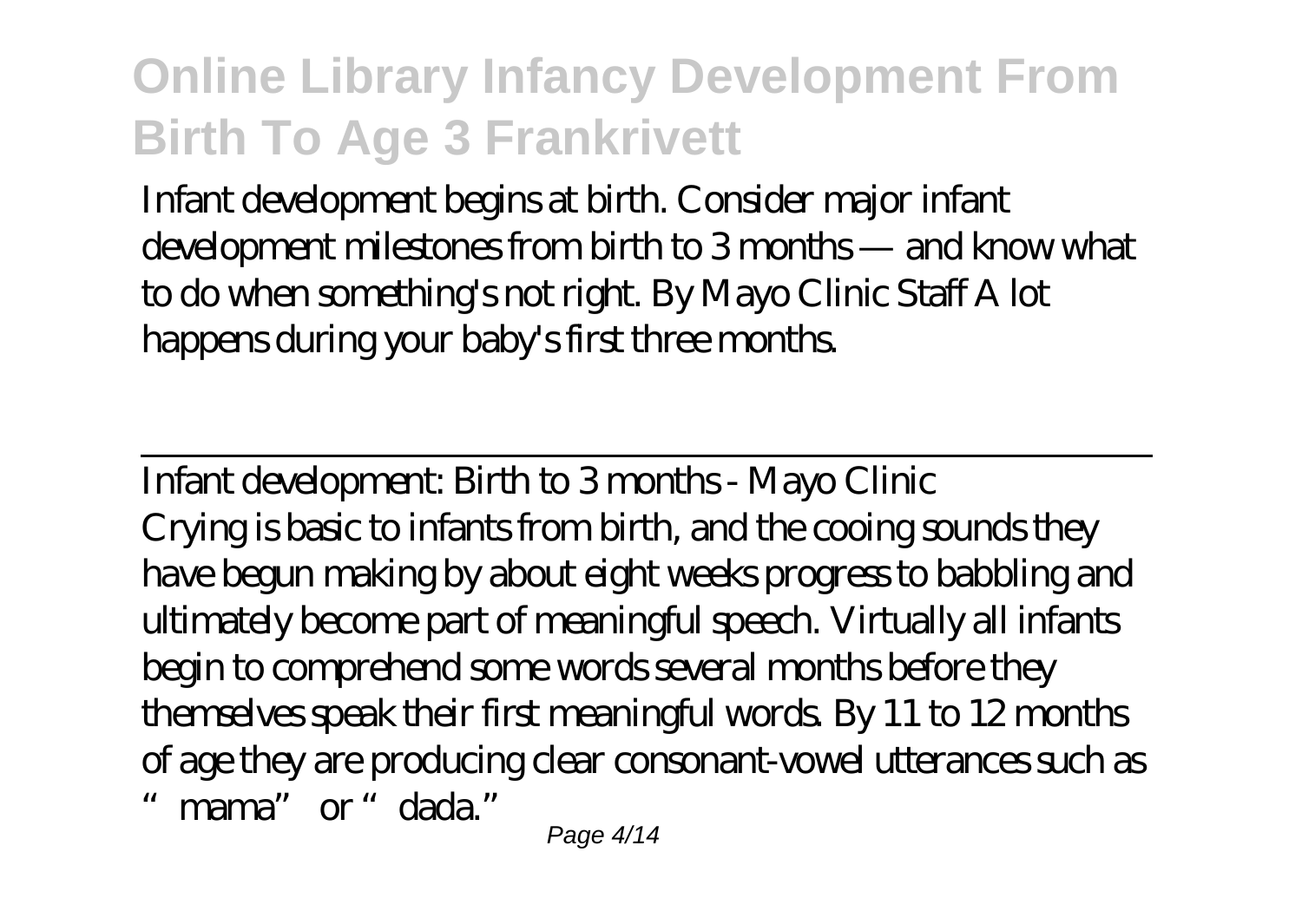infancy | Definition, Characteristics, Stages, & Facts ... Find out the key social development milestones for infants from birth to 12 months. The first 12 months of an infant's life are full of social development milestones. They go from being a helpless little creature to a vocal one-year-old with their own personality. They rapidly become more communicative and expressive with their face and body.

Social Development In Infancy - Care.com Baby Development: 10 to 12 Months. The last development stage in baby's first year is quite a transition. She isn't an infant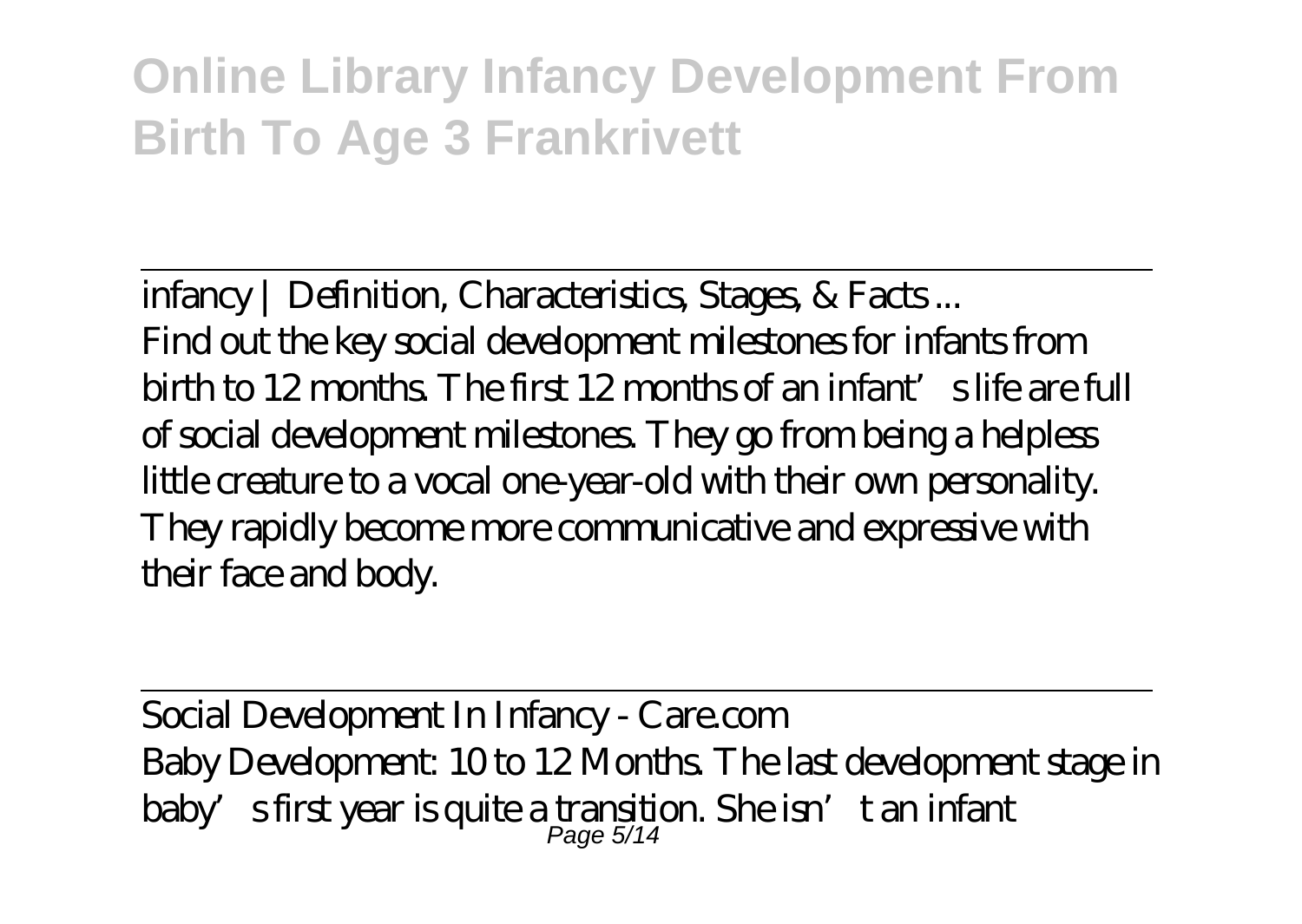anymore, and she might look and act more like a toddler. But she ...

Baby Development Stages: The First Year The growth and body development from infant to child occurs in a cephalocaudal direction; that is, the head and upper trunk develop before the lower trunk and feet. Sensory and perceptual development Newborn infants can and do respond to a wide range of environmental stimuli. All human senses function to some degree at birth; touch is the most highly developed and vision is the least developed sense.

Development in Infancy and Childhood - CliffsNotes Page 6/14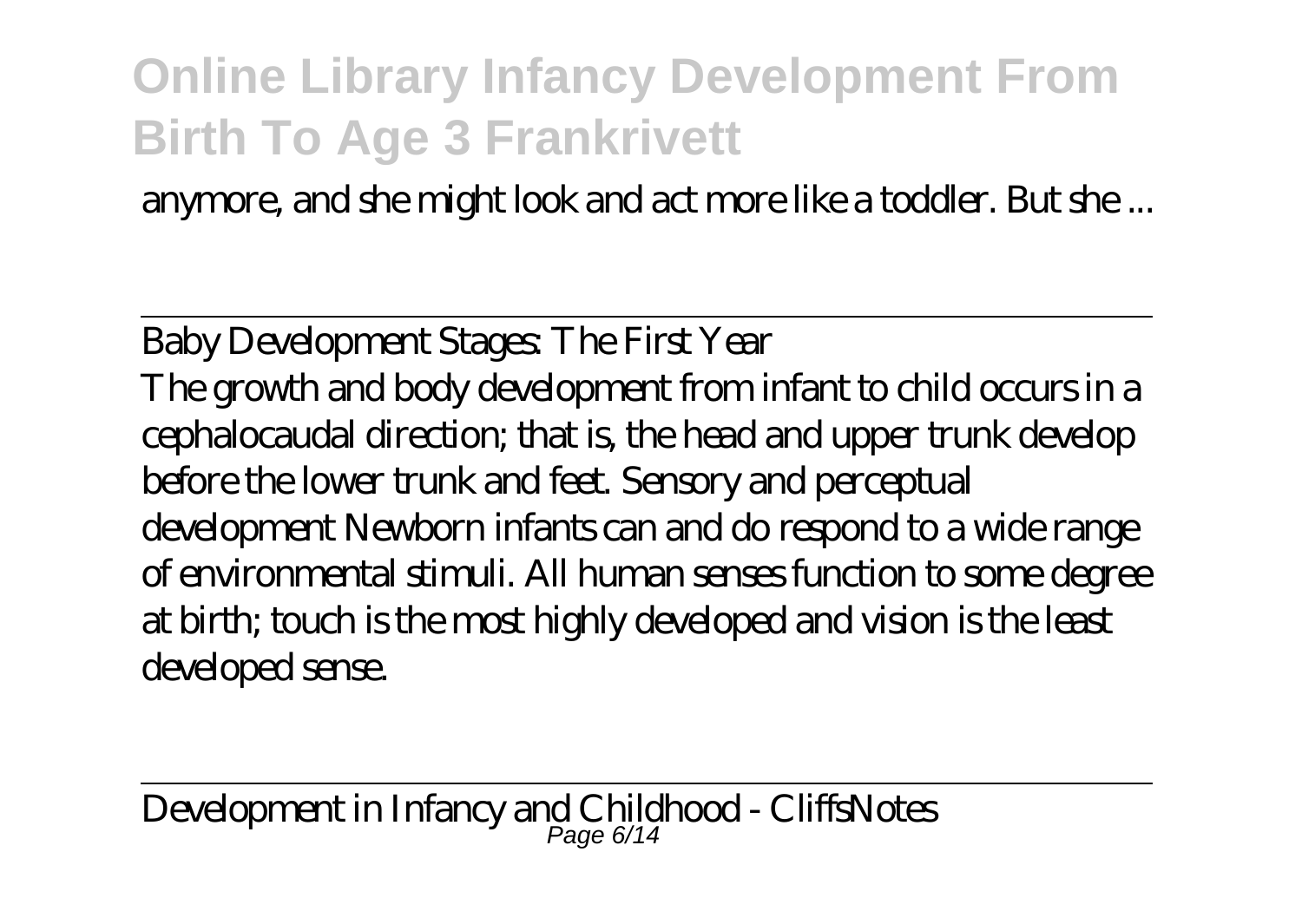The first area of development to consider is physical development, which occurs in several important ways. Obviously, children grow in size and weight. As time goes on, they also become better able to move themselves around and to manipulate objects. Their senses become more refined.

Infancy Physical Development - Child Development ... Babies develop very quickly during the first year of life. They move from not being able to control limb movements to being able to reach for things and bang them together. Cooing sounds begin to be more organized "jabbering" by the end of the first year.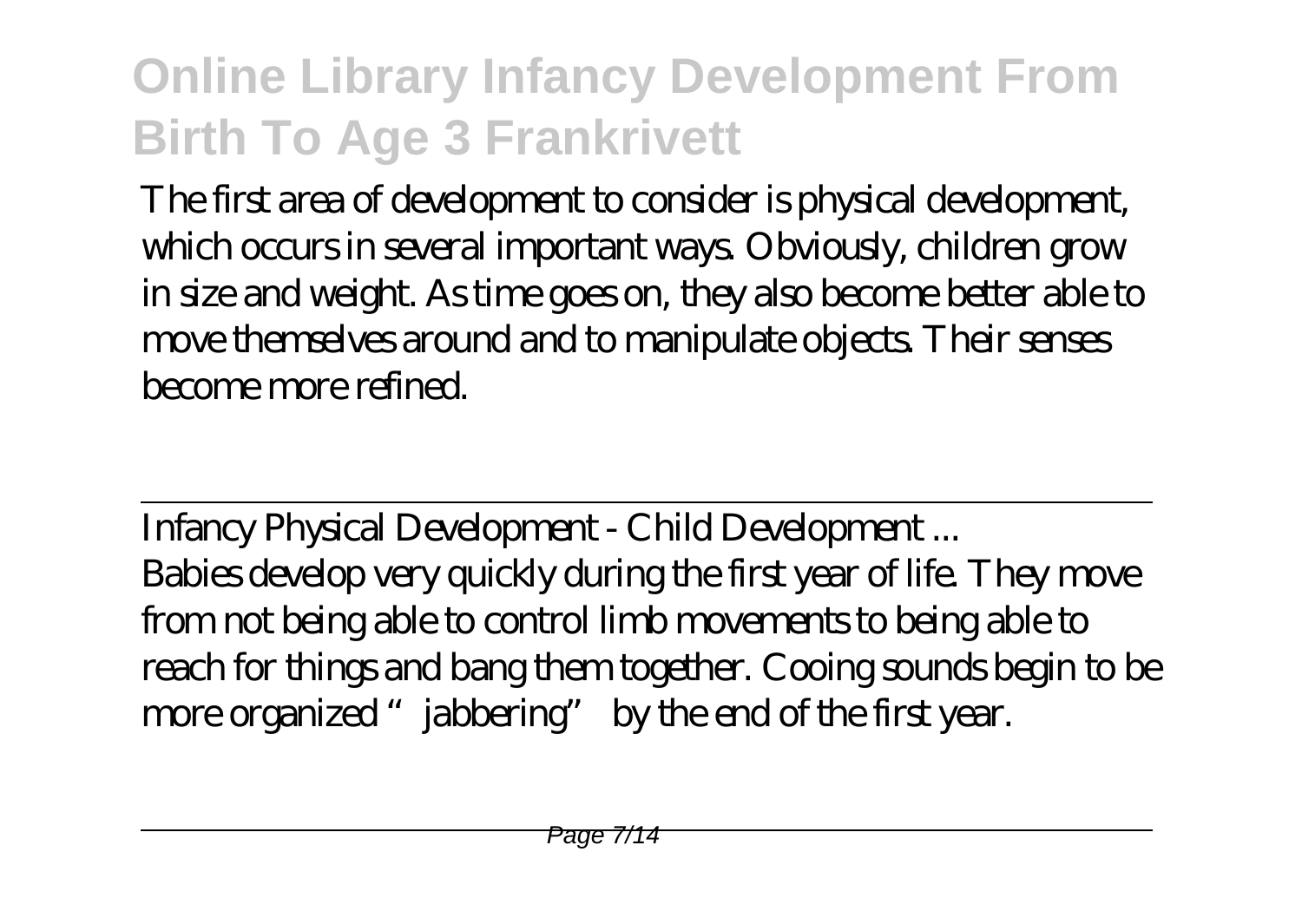Developmental Milestones From Birth to Age 1 Infants (birth to age 1) and toddlers (ages 1 to 2) grow quickly; bodily changes are rapid and profound. Physical development refers to biological changes that children undergo as they age. Important aspects that determine the progress of physical development in infancy and toddlerhood include physical and brain changes; development of reflexes, motor skills, sensations, perceptions, and learning skills; and health issues.

Physical Development: Age 0-2 Stages of Child Development From Infancy to Adolescence. Written by Erica Loop . 26 September, 2017 . Your child is growing and changing by the day. From the time of her birth through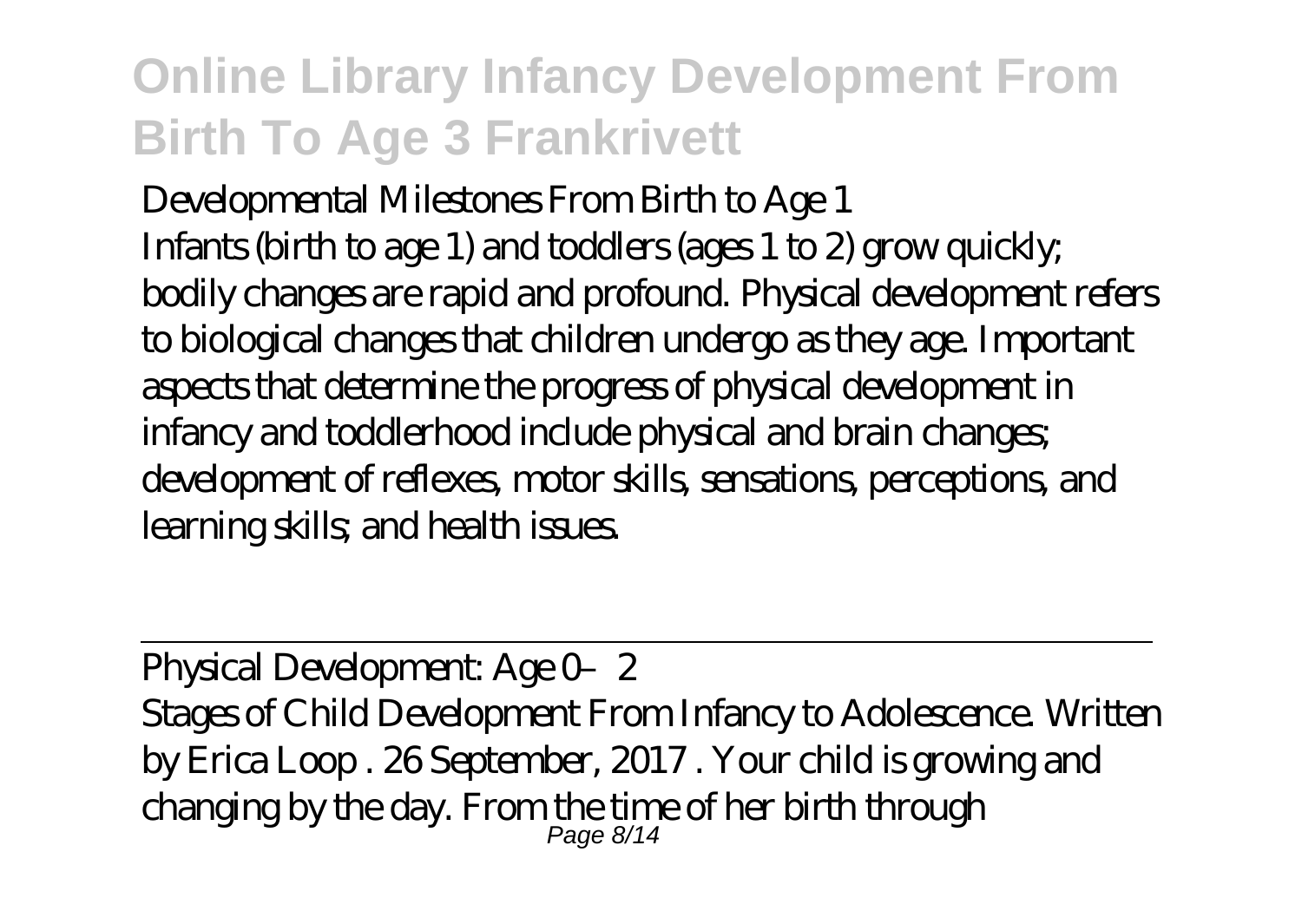adolescence, your little one moves through a steady progression of milestones that include every area of development 2.

Stages of Child Development From Infancy to Adolescence ... A baby's emotional development can be understood with stages of growth. 1 to 3 Months Old In these early months, your child has just started getting out of the usual groove of crying and peeing and feeding and begun to perceive the existence of a world around him. Everything is completely new for your child, and he is taking it all in.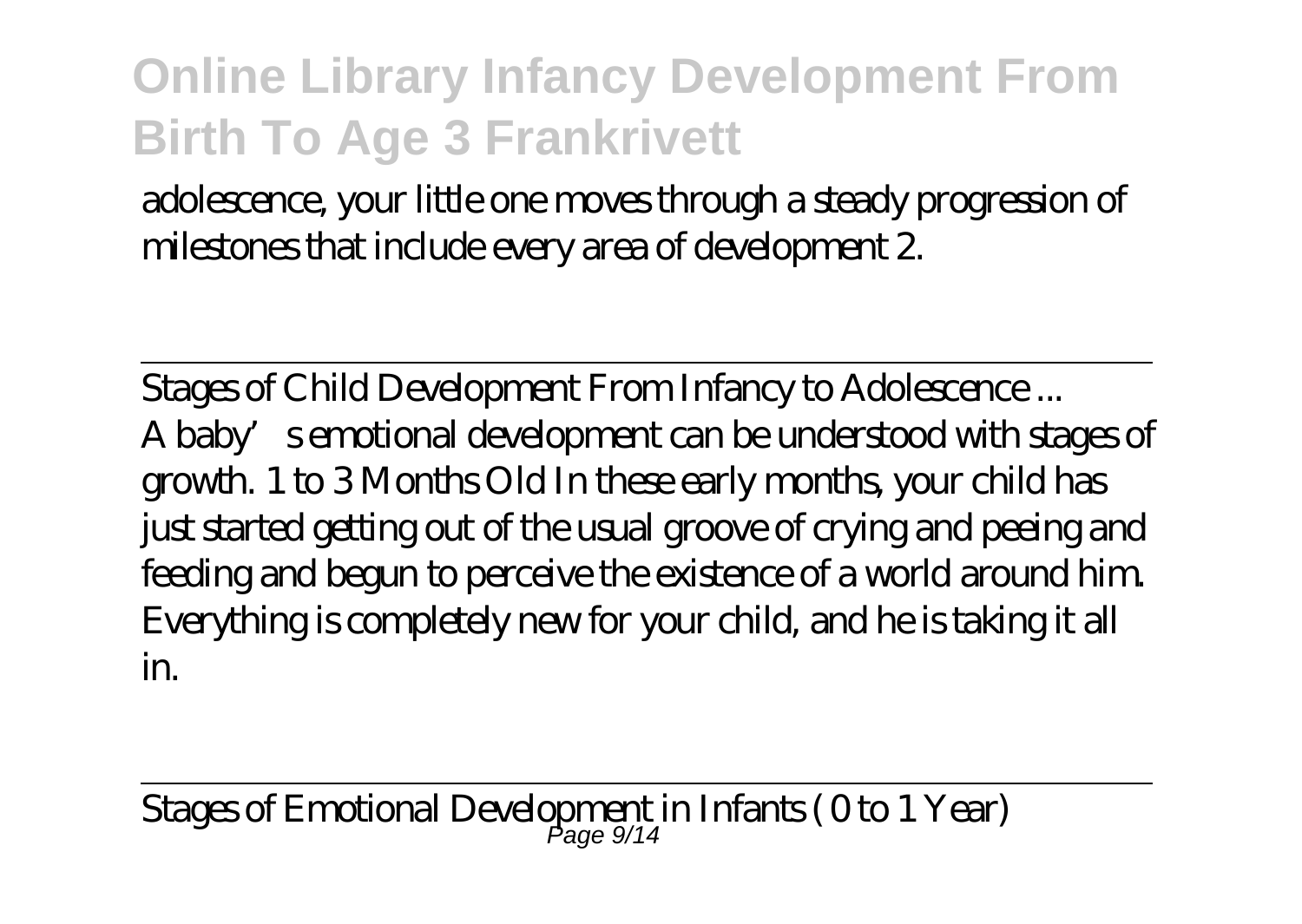Buy Infancy: Development from Birth to Age 3 Third by Gross, Dana (ISBN: 9781538106723) from Amazon's Book Store. Everyday low prices and free delivery on eligible orders.

Infancy: Development from Birth to Age  $3$  Amazon.co.uk... In the first year, babies learn to focus their vision, reach out, explore, and learn about the things that are around them. Cognitive, or brain development means the learning process of memory, language, thinking, and reasoning. Learning language is more than making sounds ("babble"), or saying "ma-ma" and "da-da".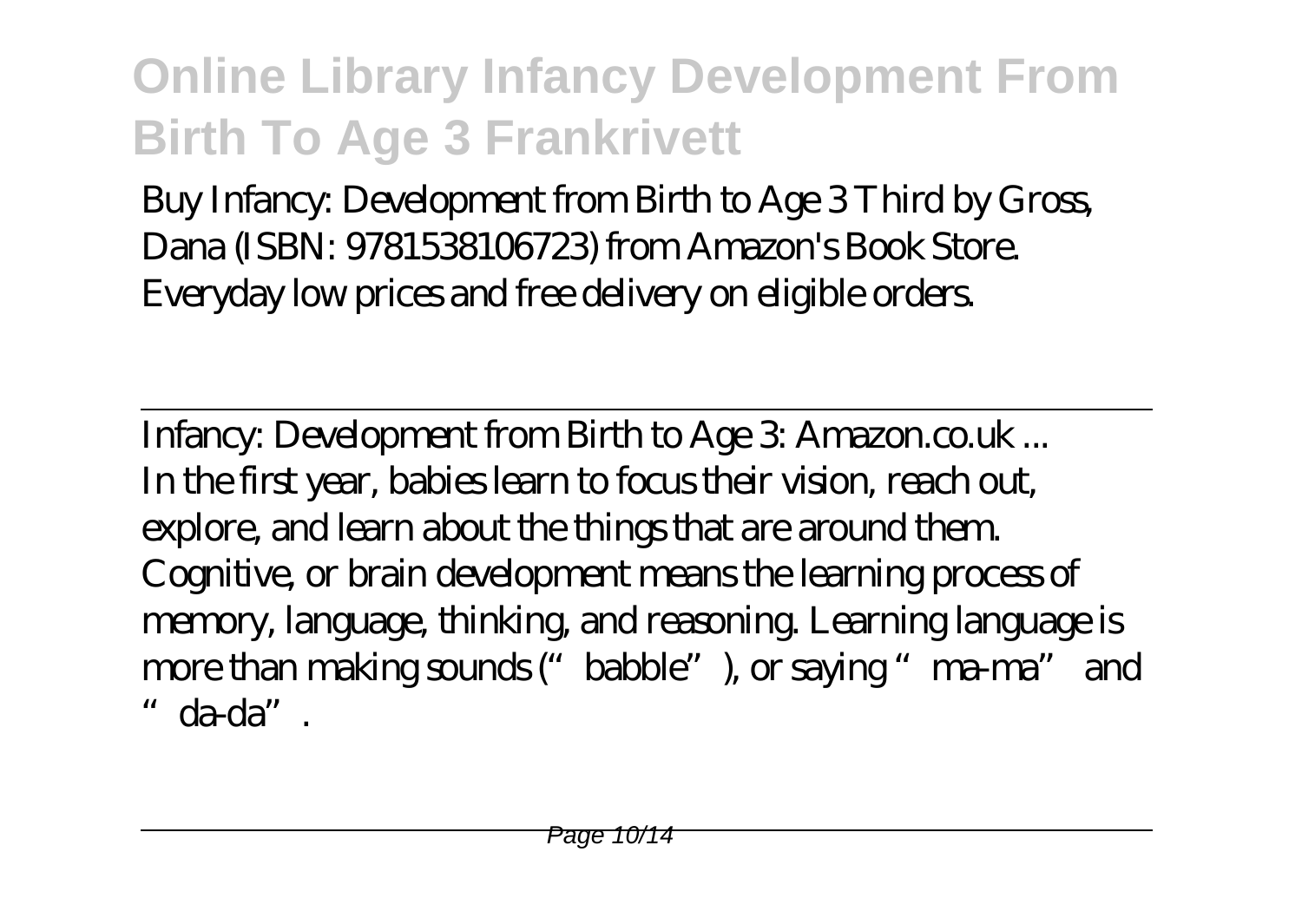Child Development: Infants (0-1 years) | CDC For courses in Infancy and Early Childhood Development, with a focus on birth to age 3.. Infancy: Development from Birth to Age 3 helpsstudents understand the role of infant development research and how they may apply it to their own lives as well as the broader implications upon public policies.Students are also presented with the relevant historical information in many of the chapters to ...

Infancy: Development From Birth to Age 3: Amazon.co.uk... Within hours of a normal birth, most infants are alert and beginning to react to their surroundings. Although immature, all body systems are operating. Infants have the ability to swallow, suck, gag, cough, yawn, blink, and eliminate waste. Hearing is well developed, but it Page 11/14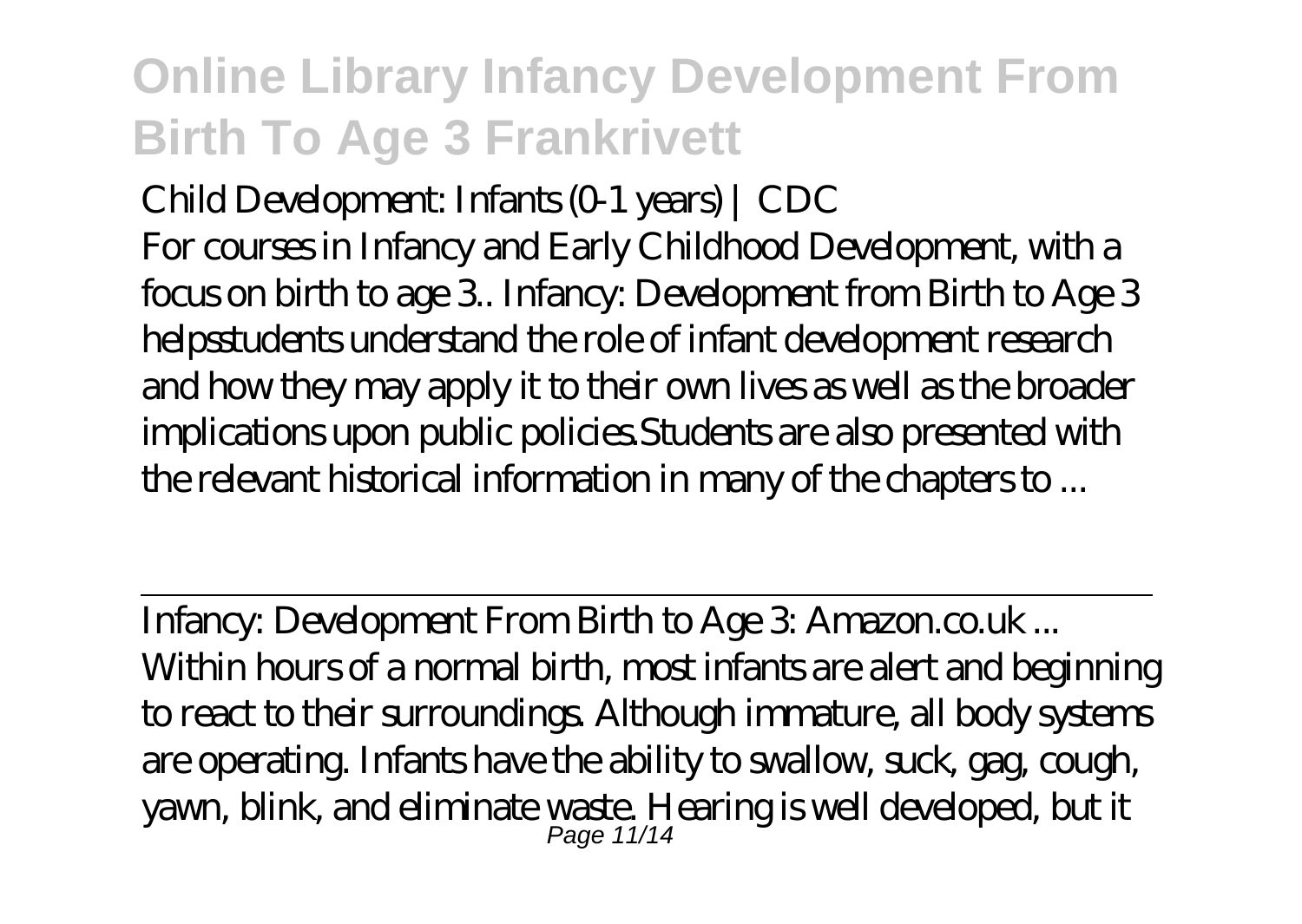takes several years for vision to reach adult levels.

Infant and toddler development | Britannica Infancy corresponds to Piaget's "Sensorimotor" stage of cognitive development, and to two of Erikson's stages; the "trust vs. mistrust" stage during the first year of life, and the "autonomy vs. shame and doubt" stage that follows closely after. Piaget's work describes how infants come to understand their world through their bodies and senses.

Infancy Introduction - Child Development & Parenting ... Recalling is rare before  $\sin$  months, but after that age watch out for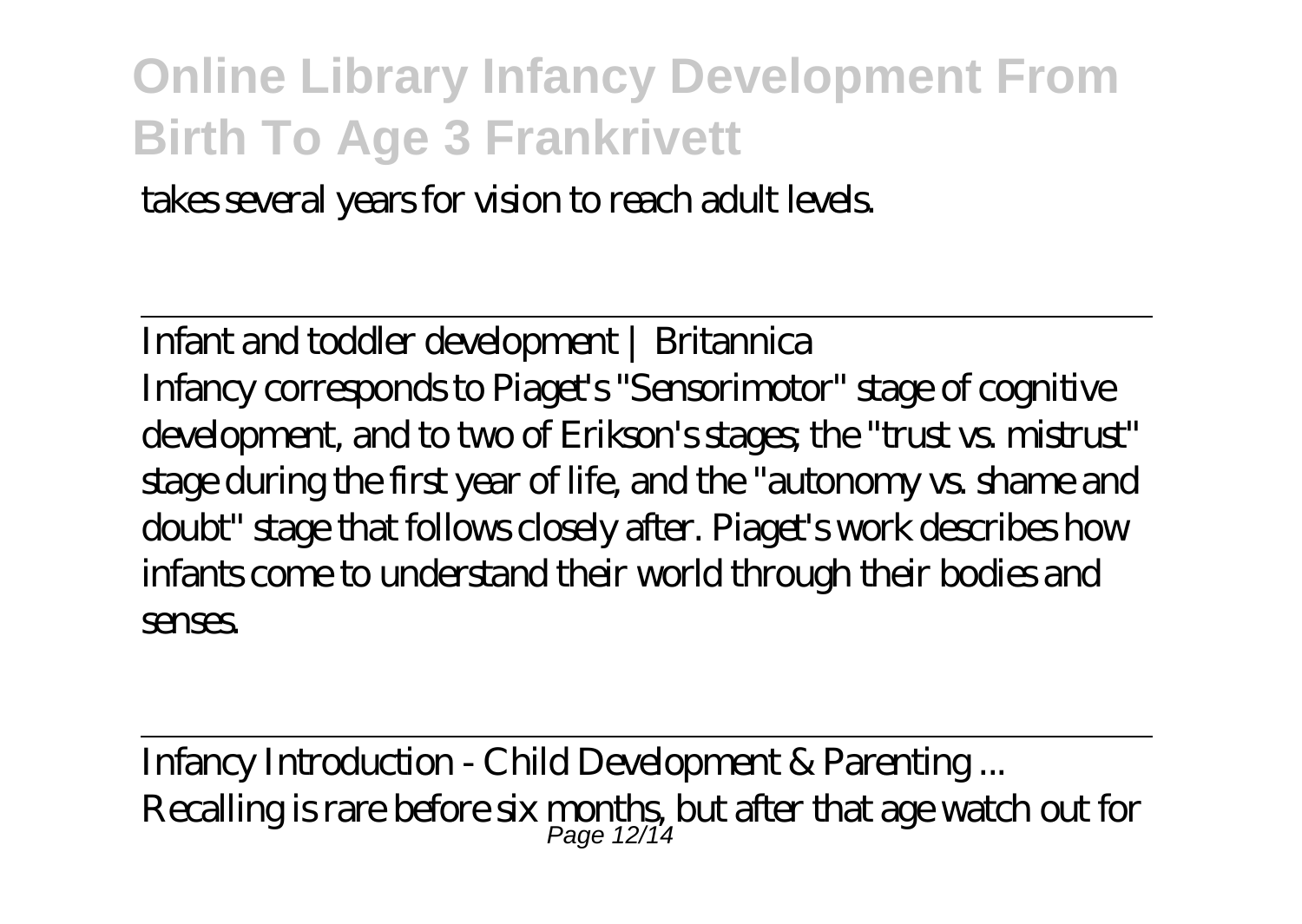him starting to use actions to communicate. A gesture showing he wants to be picked up is often one of the earliest. At about six months, your baby is likely to switch from mouthing and banging all his toys to understanding that they do different things.

Understanding your baby's cognitive development ... From Birth to 3 Months The first 3 months of a child's life are a time of wonder. Major developmental milestones at this age are centered on exploring the basic senses and learning more about the body and the environment. During this period, most infants begin to: